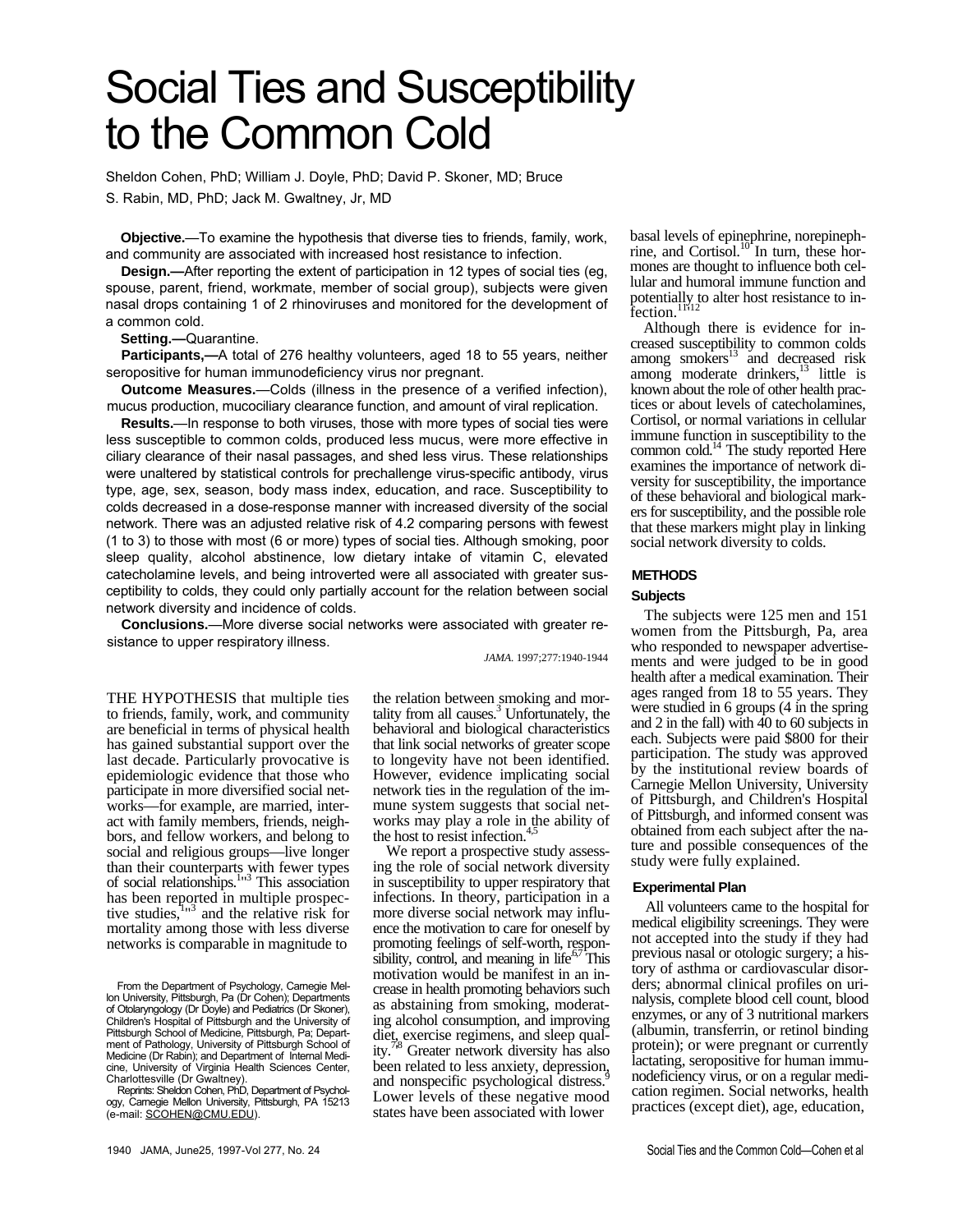race, sex, and body weight and height were also assessed at the screening and used as baseline data for those who were deemed eligible.

Eligible subjects returned to the hospital both 4 and 5 weeks after screening to have blood drawn for assessment of natural killer (NK) cell activity (based on both blood draws) and antibody to the challenge virus (based on the second blood draw). A personality questionnaire was administered twice, once at each blood draw.

Subjects were quarantined within 1 week following the second blood draw. During the first 24 hours of quarantine (before viral exposure), they received a nasal examination. They were excluded from the study at this point if a nasal wash culture indicated they were infected by a rhinovirus; the nasal examination showed congestion, mucosal edema, or nasal discharge; or they reported symptomatic upper respiratory tract infections within the 30 days before quarantine. Baseline respiratory symptoms, nasal mucociliary clearance, and nasal mucus production were assessed at this time. Urine samples for endocrine assessment and information on dietary intake were also collected.

At the end of the first 24 hours of quarantine, subjects were given nasal drops containing a low infectious close (100-300 tissue culture infectious close  $(TCID<sub>50</sub>)$ / mL) of 1 of 2 types of rhinovirus—RV39 (n=147) or Hanks (n=129). Two viruses were used to assess whether predictors of susceptibility are equivalent across different rhinovirus types. Rhinovirus type R V39 was used in the first 3 groups of subjects and rhinovirus strain Hanks in the last 3.

The quarantine continued for 5 days after exposure. During this period, the subjects were housed individually but were allowed to interact with each other at a distance of 3 ft or more. Nasal secretion samples for virus culture were collected on each of the 5 days. Subjects were also tested on each day for respiratory symptoms, nasal mucociliary clearance, and nasal mucus production with the same procedures as used at baseline. Approximately 28 days after challenge, another blood sample was collected for serological testing. All investigators were blinded to subjects' status on social network, personality, endocrine, health practice, immune, and prechallenge antibody measures.

## **Standard Control Variables**

We used 8 control variables that might provide alternative explanations for the relation between network diversity and illness. Prechallenge antibody titer was categorized into approximate quartiles: less than 2,2 to 4,8 to 16, and greater than

16. Age and body mass index (weight in kilograms divided by the square of height in meters) were scored as continuous variables. Whether the trial was conducted in the fall (November) or spring (April and May), race (white [81.2%] or not [18.8%]), sex, and viral type (RV39 or Hanks) were scored as clichotomous variables. Education levels were categorized as high school graduate or less, some college, and bachelor's degree or greater.

#### **Social Network Diversity**

The Social Network Index assesses participation in 12 types of social relationships.<sup>15</sup> These include relationships with a spouse, parents, parents-in-law, children, other close family members, close neighbors, friends, workmates, schoolmates, fellow volunteers (eg, charity or community work), members of groups without religious affiliations (eg, social, recreational, or professional), and members of religious groups. One point is assigned for each type of relationship (possible score of 12) for which respondents indicate that they speak (in person or on the phone) to someone in that relationship at least once every 2 weeks. The total number of persons with whom they speak at least once every 2 weeks (number of network members) was also assessed.

#### **Pathways Linking Social Networks to Susceptibility**

Health practices and markers of endocrine and immune function were assessed before viral challenge as possible pathways linking network diversity to susceptibility. Smokers were defined as those smoking cigarettes, cigars, or a pipe on a daily basis. $^{13}$  In calculating the average number of alcoholic drinks per day, a bottle or can of beer, a glass of wine, or a shot of spirits were each treated as a single drink.<sup>13</sup> Exercise was assessed by a question asking the number of times per week that the subject engaged in an activity long enough to work up a sweat, get the heart thumping, or become out of breath.<sup>1</sup> Quality of sleep was assessed by scales assessing subjective sleep quality, sleep latency, disturbance, and efficiency (percentage of time in bed sleeping).<sup>17</sup> Dietary intake of vitamin C and zinc was also assessed by standard questionnaire. Analyses including diet variables are limited to 228 subjects who completed the questionnaire according to standard cri- $\text{teria.}^1$ 

Epinephrine, norepinephrine, and Cortisol levels were assessed as markers of stress.<sup>10</sup> These hormones were measured in 24-hour urine samples collected just prior to viral challenge. High-performance liquid chromatography with electrochemical detection was used for measurement of the urinary catecholamines.

Urinary Cortisol assays were performed by a double-antibody competitive radioimmunoassay.

Natural killer cell activity is thought to play an important role in limiting viral replication.<sup>20</sup> We conducted a whole blood NK assay.<sup>21</sup> The results of the 2 blood draws were averaged to estimate cytotoxicity.

## **Personality as an Alternative Explanation**

We examined personality factors that might account for both greater network diversity and less susceptibility. We assessed the "Big-Five". characteristics thought to represent the basic structure of personality. $^{22}$  These factors are commonly described as extraversion, agreeableness, conscientiousness, emotional stability, and openness. To assess the Big-Five, we used a modified version of  $G$ oldberg's<sup>22</sup> adjective scales. Our version includes 50 adjectives, 10 for each factor. We used the average of the scores from the 2 administrations of the scales.

# **Viral Cultures and Antibody Response**

Nasal washes were cultured for virus, and all positive specimens were quantitated.<sup>23</sup> Neutralizing antibody to the challenge virus was measured in serum collected before and 28 days after exposure to the challenge virus.<sup>23</sup> Serum antibody titers are reported as reciprocals of the initial dilution of serum.

## **Signs and Symptoms**

At the end of each day of quarantine, subjects rated the severity of 8 respiratory symptoms (congestion, runny nose, sneezing, cough, sore throat, malaise, headache, and chills) during the previous 24 hours. $2-1$  Ratings ranged from 0 (none) to 4 (very severe) for each symptom. The symptom scores were summed within each day. The score for the day before challenge was subtracted from each daily score after viral challenge. The adjusted postehallenge symptom scores were summed to create an adjusted total symptom score. Subjects were also asked each day if they had a cold.

Mucus production was assessed by collecting used tissues in sealed plastic bags.<sup>25</sup> The bags were weighed and the weight of the tissues and bags subtracted. To adjust for baseline, weight on the day before challenge was subtracted from each daily weight after viral challenge. The adjusted postehallenge weights were summed to create an adjusted total mucus weight score.

Nasal mucociliary clearance function refers to the effectiveness of nasal cilia in clearing-mucus from the nasal passage toward the nasopharynx. Clearance function is assessed as the time required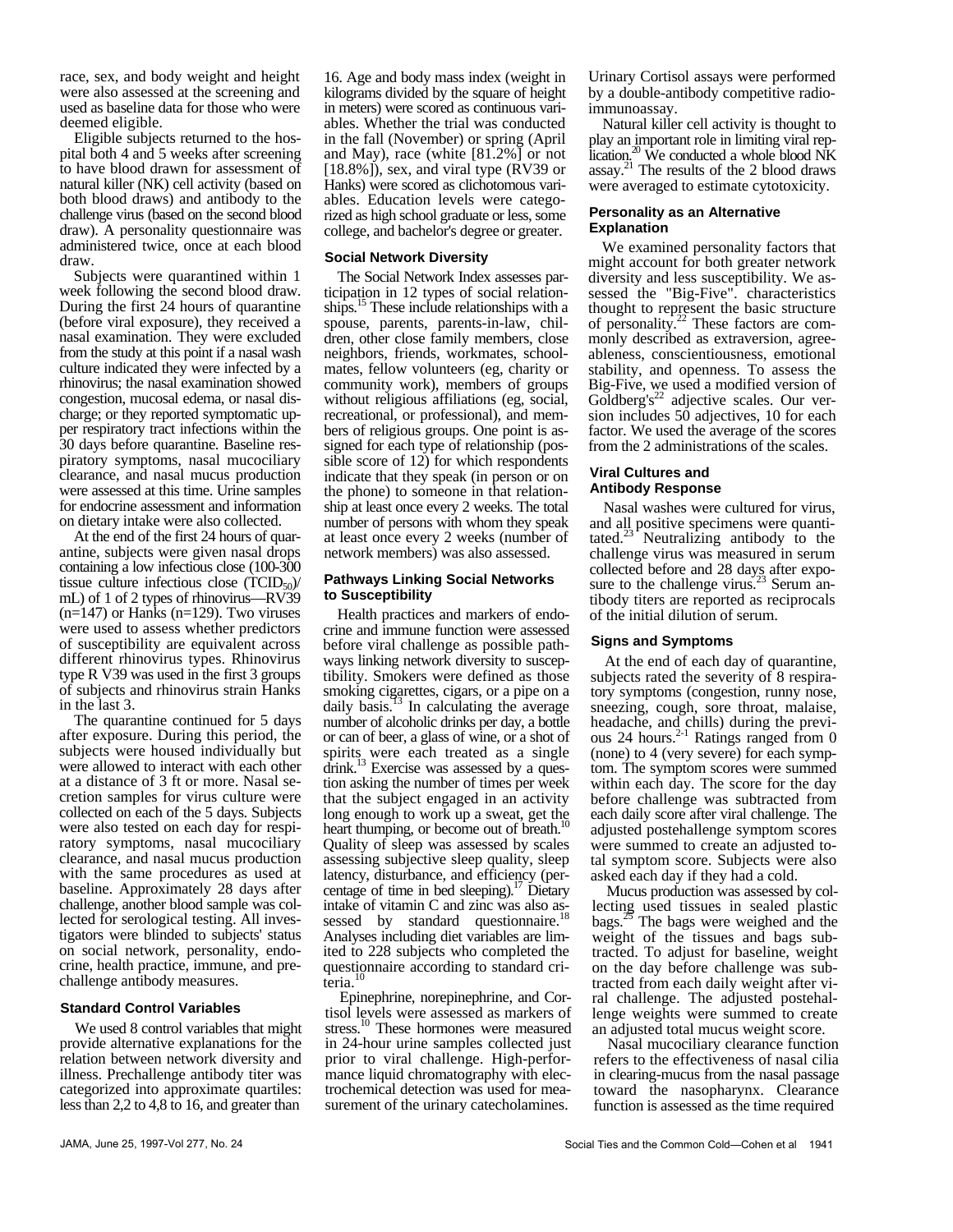Table 1 .—Rates and Numbers of Infected Persons and of Persons With Colds Stratified by Prechallenge Antibody Titer and Virus

| Prechallenge<br>Antibody<br>Titer | <b>Virus Type</b> | Challenge,<br>No. | Infection,<br>% (No.) | <b>Objective</b><br>Criterion, %<br>(No.) | Self-reported<br>Criterion, %<br>(No.) | <b>Jackson</b><br>Criterion,<br>$%$ (No.) |
|-----------------------------------|-------------------|-------------------|-----------------------|-------------------------------------------|----------------------------------------|-------------------------------------------|
| $\leq$                            | <b>RV39</b>       | 71                | 99 (70)               | 63 (45)                                   | 55 (39)                                | $59(42)$ .                                |
|                                   | Hanks             | 73                | 99 (72)               | 53 (39)                                   | 52 (38)                                | 56(41)                                    |
|                                   | Total             | 144               | 99(142)               | 58 (84)                                   | 54 (77)                                | 58 (83)                                   |
| $\geq 4$                          | <b>RV39</b>       | 76                | 82 (62)               | 25(19)                                    | 29 (22)                                | 24(18)                                    |
|                                   | Hanks             | 56                | 52 (29)               | 11(6)                                     | 11(6)                                  | 16(9)                                     |
|                                   | Total             | 132               | 69(91)                | 19(25)                                    | 21(28)                                 | 21(27)                                    |

for a dye administered in the nostrils to reach the nasopharynx.<sup>26</sup> Each daily time was adjusted (by subtracting) for baseline, and the adjusted average time in minutes was calculated across the postchallenge days of the trial.

#### Infections and Colds

Volunteers were considered to have a cold if they *both* were infected and met illness criteria. They were classified as infected if the challenge virus was isolated on any of the 5 postchallenge study days or there was a 4-fold or greater rise in viral-specific serum neutralizing antibody titer from before exposure to 28 days after exposure. We examined colds using 3 different illness criteria. The illness criterion used in the primary analyses was based on objective indicators of illness—a total adjusted mucus weight of at least 10 g or adjusted average mucociliary nasal clearance time of at least 7 minutes. The mean  $(\pm SD)$  total adjusted respiratory symptom score for those with colds defined as infection plus the objective illness criterion was 19.28  $(\pm 14.7)$  vs 5.67  $(\pm 8.1)$ for those without colds (t[274]=-9.88; P<.001). The 2 other illness criteria we used in defining colds were based on subject self-report. The first required subjects reporting (using their own definition) having a "cold." The second, the modified Jackson criterion, is previously validated and requires a total adjusted symptom score of 6 or more in addition to either reporting having a cold or reporting rhinorrhea on 3 or more days of the trial.

## Statistical Analyses

We used stepwise logistic regression to predict the binary outcome incidence of a cold<sup>26</sup> and multiple linear regression to predict continuous outcomes.<sup>27</sup> Social network diversity was initially treated as a continuous variable. In these cases, we report the regression coefficient for network diversity, its SE, and probability level. However, to provide an estimate of relative.risk, we also present odds ratios (ORs) and 95% confidence intervals (CIs) based on network diversity categorized into low (1-3 types of relationships), moderate (4-5 types), and high (s6

types). We sequentially added variables to the first step of regression analyses to determine whether the association between network diversity (entered alone in the second step) and susceptibility to colds is substantially reduced after controlling for the contribution of other variables. Finally, when we report mean levels of continuous outcomes, we also report the SEM.

# RESULTS

Rates of infections and colds stratified by prechallenge serostatus are presented in Table 1. Rates of colds were similar for the objective, self-reported cold, and Jackson illness criteria. The greater protective effects of antibody for rhinovirus strain Hanks is a new observation.

## Standard Controls and Susceptibility

When examined as an individual pre-, clictor, increasing prechallenge antibody was associated with decreased incidence of colds (objective criterion for illness, P<.001). Education was also associated with incidence in an unexpected manner. The highest rate of colds was associated with those with high school degrees or less (52%), the next highest with those with college degrees or more (45%), and the lowest with those with some college (33%, P=.04). Other standard control variables were not individually associated with the incidence of colds. When the 8 standard controls were entered into the regression simultaneously to test the independent contribution of each control variable, associations with antibody titers (P<.001) and education (P=.04) remained the same. In addition, increasing age was associated with increased incidence (P=.03), as was being exposed to rhinovirus type 39 (44% colds) as opposed to rhinovirus strain Hanks  $(35\% \text{ colds}; P=.03)$ .

## Social Networks and Susceptibility

As apparent from the Figure, when we used the objective illness criterion, the rate of colds decreased with increased social network diversity (±SE)(b=-0.19  $[\pm 0.08]$ ; P=.01 for continuous variable; OR, 3.0 [95% CI, 1.23-7.44] for low, 1.5 [95% CI, 0.87-2.46] for moderate, and 1.0 for high social network diversity). Enter-

ing the standard control variables into the equation before social network diversity strengthened this association (b=-0.29 [ $\pm$ 10], P=.01; adjusted OR, 4.2 [95% CI, 1.34-13.29] for low, 1.9 [95%CI, 1.00-3.51] for moderate, and l.0 for high), There were no interactions between the standard control variables and social network diversity in predicting colds. Hence, the relationships were similar for the 2 virus types, for different levels of serologic status, age, sex, race, education, and body mass index, and across the 2 seasons. Of special note for interpretation of our data is that network diversity and rates of colds are similarly associated across virus types and across prechallenge seropositives and seronegatives (Table 2).

**Colds Defined as Infection and**

Use of the self-reported cold criterion for illness resulted in adjusted ORs similar to those found with the objective illness criterion (adjusted OR, 3.5 [95% CI, 1.18-10.20] for low, 1.9 [95% CI, 1.02- 3.50] for moderate, and 1.0 for high social network diversity groups) (Figure). In the case of the modified Jackson criterion, there was no graded association between network diversity and colds but a difference between the low and high network diversity groups (adjusted OR, 3.2 [95% CI, 1.04-9.77], 1.2 [95% CI, 0.66- 2.26], and 1.0) (Figure). In later analyses, we use the objective criterion in defining colds because this measure of illness is not subject to biases in subjects' symptom reporting.

We also examined whether social network diversity was associated with continuous measures of the 2 objective signs of illness among infected people. Both analyses were adjusted for standard control variables. Increases in network diversity were associated with decreases in mucus weights (mean,  $0.95$  [ $\pm 0.18$ ]  $log_{10}$  grams for low, 0.73 [  $\pm$  0.07] for moderate, and  $0.66$  [ $\pm 0.05$ ] for high diversity; F[l, 216]=7.65; P=.007) and increases in mucociliary clearance function (mean,  $6.3$  [ $\pm$ 1.4] minutes for low,  $5.0$  $[\pm 0.6]$  for moderate, and 3.6  $[\pm 0.4]$  for high diversity; F[1, 218]=5.75; P=.02).

In contrast to the diversity of the network, the total number of networkmembers was not associated with colds (P=.12). Moreover, entering the number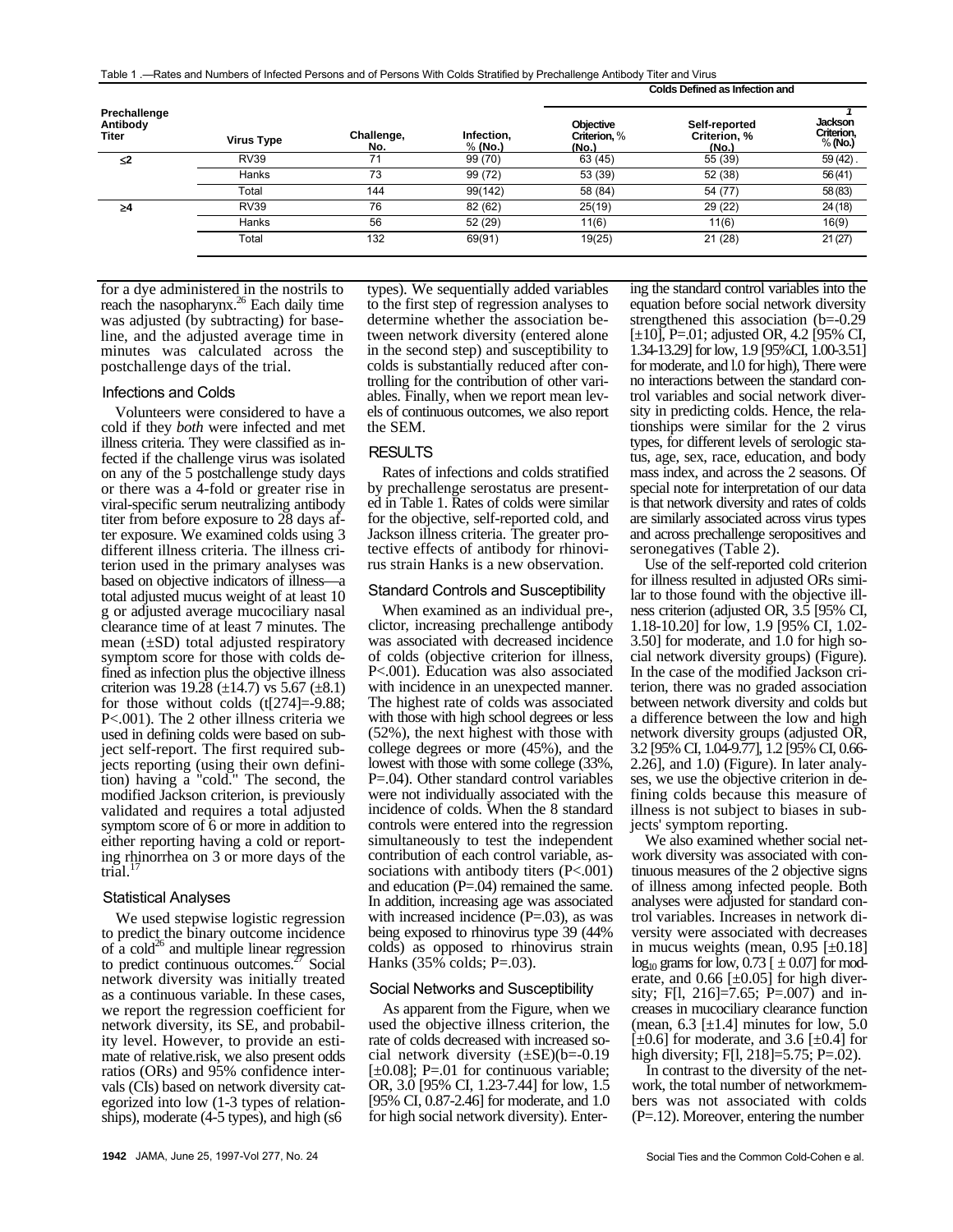

Observed incidence of colds by social network diversity using 3 illness criteria. Low diversity is defined as 1 to 3 types of social relationships; moderate, 4 to 5; and high, 6 or more. Error bars indicate SEs.

of network members into the first step of the regression equation along with standard controls did not reduce the association between diversity and colds  $(b=-0.36[\pm 0.13]; P=.01)$ .

#### Social Networks and the Quantity of Viral Replication

Because greater replication of virus during the 5 days following exposure was associated with greater likelihood of developing a cold  $(b=1.04 \text{ [}\pm 0.18\text{], }P<.001$ for all subjects; b=0.93 [±0.19], P<.001 for infected subjects), we thought it might account for the relations between social network diversity and colds. Viral replication as measured by viral concentration in nasal washes decreased with increases in network diversity (adjusted for standard controls, F[l, 263]=5.76; P=.02; for all subjects: mean,  $2.23$  [ $\pm$ 0.30] login titers for low, 1.74  $[\pm 0.12]$  for moderate, and  $1.51$  [ $\pm 0.10$ ] for high; F[1, 220]=6.19; P=.02; for infected subjects: mean, 2.57  $[\pm 0.28]$  logio titers for low, 2.00  $[\pm 0.12]$ for moderate, and  $1.83$  [ $\pm 0.10$ ] for high). However, the association between network diversity and the incidence of colds was only slightly reduced when quantity of viral replication was added as a control variable (b= $-0.24$  [ $\pm 0.11$ ], P= $.03$  for all subjects; b= $-0.25$  [ $\pm 0.10$ ], P= $.02$  for infected subjects; without viral replication in the equation,  $b=-0.29$  [+0.10], P=.01 for both infected and all subjects). Overall, these analyses suggest that the relationship between social network diversity and colds was not primarily mediated by quantity of viral replication.

# Pathways Linking Social Networks to **Susceptibility**

We began by testing whether each of the proposed health behavior endocrine and immune pathways was associated

Table 2.—Rates and Numbers of Persons With Colds by Number of Types of Social Relationships, Stratified by Preohallenge Antibody Titer and Virus\* Number of Types of

Social Relationships

| Preohallenge      |                                                        | $1-5.$                                                         | ≥6.                                                           |
|-------------------|--------------------------------------------------------|----------------------------------------------------------------|---------------------------------------------------------------|
| Antibody<br>Titer | Virus<br>Type                                          | No. (%)<br><b>With Colds</b>                                   | No. (%)<br><b>With Colds</b>                                  |
| $\mathcal{L}$     | <b>RV39</b>                                            | 25/33 (76)                                                     | 20/38 (53)                                                    |
| >4                | <b>Hanks</b><br>Total<br>RV39<br><b>Hanks</b><br>Total | 18/30(60)<br>43/63 (68)<br>11/34 (32)<br>3/26(12)<br>14/60(23) | 21/43 (49)<br>41/81 (51)<br>8/42(19)<br>3/30(10)<br>11/72(15) |

"Low and moderate levels of social diversity have been combined Into 1 category (1-5) so that there are a sufficient number of persons within each cell to provide a reliable estimate of the rates of colds.

with susceptibility to colds. Each was tested individually and then simultaneously with other measures in their category (eg, smoking independent of other health practices). In all cases, the standard control variables were entered in the first step of the regression, and the variables representing the proposed pathway were entered in the second step. Table 3 presents these data for factors that were individually associated with colds.

Smokers, persons exercising 2 times or fewer a week, those with sleep efficiency of 0.80 or less, those drinking 1 drink or fewer per day, and those ingesting 85 mg or fewer of vitamin C a day were all at greater risk for developing colds. There were no associations between zinc and colds or between the other sleep measures and colds. When the health practices that were individually associated with colds were entered into the regression simultaneously, smoking, drinking 1 drink or fewer per day, and sleep efficiency all made independent contributions.

Persons with levels of norepinephrine above the median level (175 nmol/cl) were at greater risk for developing colds than those below the median. A similar but weaker relation was found for epinephrine (median, 21 nmol/d). Neither Cortisol levels nor NK cell cytotoxicity was associated with colds. When epinephrine and norepinephrine were entered into the equation simultaneously, the contributions of both were attenuated.

We then conducted a series of logistic regressions to determine whether social network diversity was associated with each of the health practice and endocrine factors that we determined to be risks for colds. All analyses included the standard control variables. Lower levels of network diversity were associated with being a smoker (b=-0.22 [±0.09],P=.02) and with insufficient exercise (b=-0.28 [±0.08], P=.01). However, network diversity was not associated with alcohol consumption, dietary intake of vitamin C, or sleep efficiency or with above-median levels of epinephrine or norepinephrine.

Table 3.—Adjusted Odds Ratios (95% Confidence Intervals) for Health Practices and Endocrine Measures Associated With the Incidence of Colds \*

> Potential Mediators Entered in Equation

Individually With **Others** Health practices Smoking 3.0(1.5-6.1) 3.3(1.5-7.0) Exercising ≤2 times/wk 1.8(1.0-3.2) 1.5(0.8-2.7) Sleep efficiency of ≤0.80 2.6(1.2-5.8) 2.8(1.2-4.8) Drinking ≤1<br>drink/d  $2.0(1.0-3.8)$   $2.6(1.3-5.3)$ Ingesting ≤0.85 mg vitamin C/d  $2.0(1.0-3.8)$ †  $\qquad \qquad \downarrow$ Endocrine measures Norepinephrine 1.9(1.0-3.5) 1.7(0.9-3.2)

\*Odds ratios are adjusted for standard control variables. Separate regressions were fit to examine the association of each Individual mediator with colds and a single regression was fit to examine the association of each mediator independent of other variables in its group (simultaneous entry). †The table Is based on the entire sample for all but

Epinephrine 1.8(0.9-3.6) 1.5(0.8-3.1)

vitamin C, which is based on the subsample who completed diet questionnaires (n=228).

‡Analyses of the subsample, controlling for vitamin C intake as well as the other health practices result in identical conclusions. In these analyses, diet is not related to colds after controlling for other health practices (odds ratio, 1.6; 95% confidence Interval, 0.80-3.23).

Because smoking and exercise were associated with both social network diversity and with colds, they are the only proposed mediators that could operate as pathways linking network diversity to susceptibility. To determine whether these factors might operate as pathways, they were entered along with the standard controls in the first step of the regression equation, with network diversity entered in the second step. Addition of these health practices to the equation slightly decreased the association between social network diversity and susceptibility to colds  $(b=-0.24$  [ $\pm 0.10$ ], P=.02 with smoking and exercise;  $b = -0.29$  [ $\pm 0.10$ ], P=.01 before adding smoking and exercise). Hence the health practices account for a small proportion of the relationship but do not act as primary pathways linking network diversity and colds in this study.

# Personality as an Alternative Explanation

We entered each of the Big-Five personality factors into separate equations along with the standard controls predicting colds. Only extraversion was associated with susceptibility with those with low scores(introverts—below the median of 28.5) at greater risk for colds (adjusted OR, 2.7; 95% CI, 1.45-4.92). Moreover, extraversion was associated with higher levels of social network diversity (b=0.25  $[\pm.08]$ , P=.01). However, adding extraversion to the regression equation including standard controls does not substan-